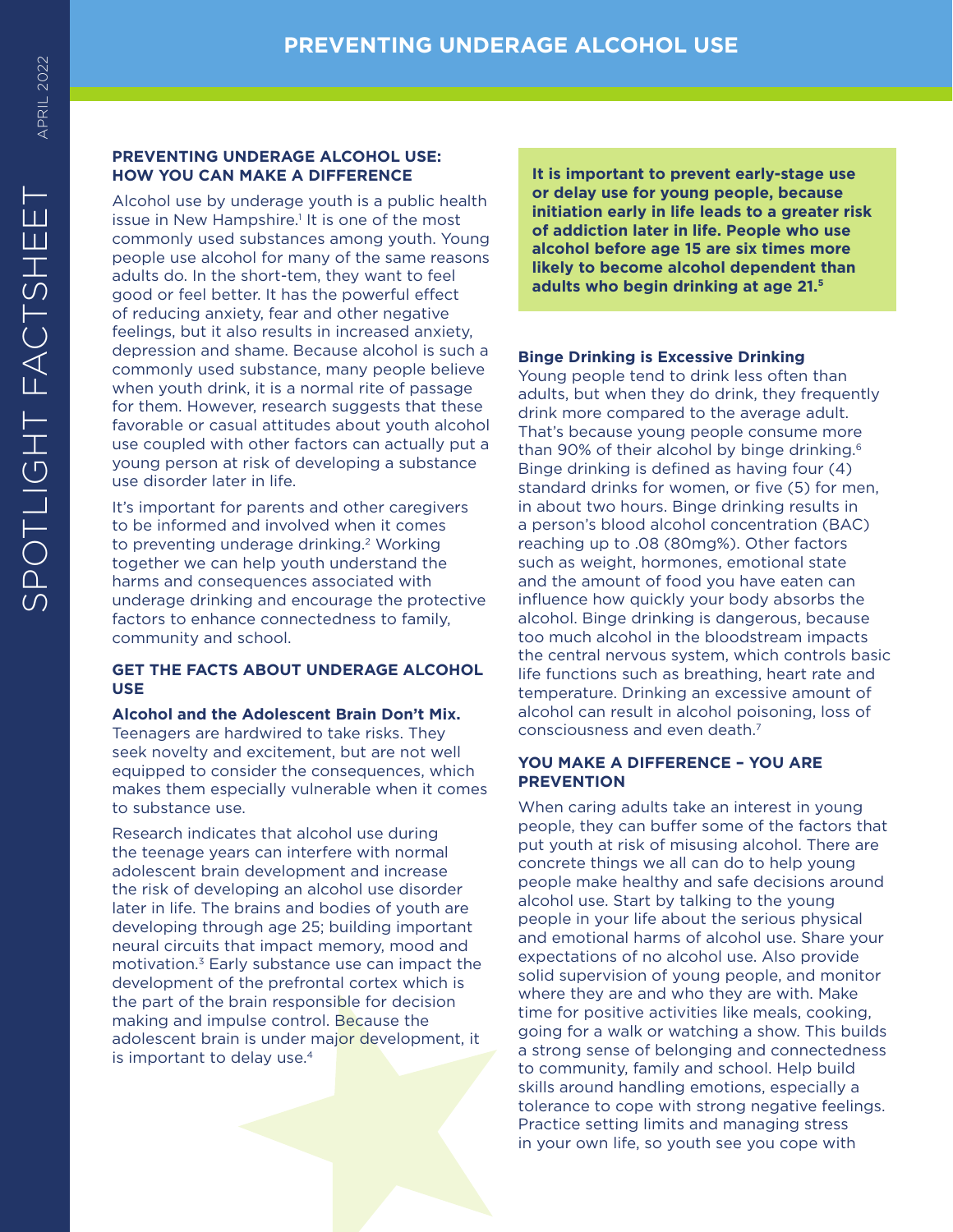healthy strategies. Lastly, it is important to teach refusal skills. Young people need to feel they have the skills and ability to say "no" when they are offered alcohol or other substances.

### *Tips on monitoring and supervision:*

- Supervise social gatherings in your home to ensure there is no underage drinking. Make sure your teens know the rules ahead of time.
- Be aware of New Hampshire's laws around underage drinking and access to alcohol. Underage drinking is not allowed even in your own home. Under this law, a person who hosts a party where minors drink alcohol or use drugs may be charged with a misdemeanor, fined up to \$2,000 and/or spend a year in jail.
- When your child is going over to a friend's house, plan ahead by contacting their friends' parents to determine their house rules, level of supervision and their thoughts on youth drinking.

## **CLEAR BOUNDARIES RESULT IN HEALTHY BEHAVIOR**

Although it may not seem like it, when parents talk about underage drinking and substance use, their children hear them. Most young people report that the reason they don't drink or use other drugs is because they don't want to disappoint their parents. When you set clear

expectations for healthy behavior, you send a message to your child that they matter. Remember parents are the #1 influence in the choices their children make.<sup>8</sup>

Numerous studies show that children of parents who are more lenient or permissive about youth drinking — allowing their children to drink on occasion, not monitoring the alcohol in the home or modeling alcohol use as a means of relaxing or having fun — are more likely to drink and to do so heavily than children of more restrictive and cautious parents.

## **SEEK EXPERT HELP IF NEEDED**

We all want to do what we can to protect our children, and we worry about what alcohol may do to their health and well-being. It can be difficult to assess when your child is struggling with their drinking, because they may try to hide their behavior out of guilt, shame or denial. Seek the services and support of a professional when you think your child is misusing alcohol. Your child's doctor can help with treatment, counseling and medication (if needed).